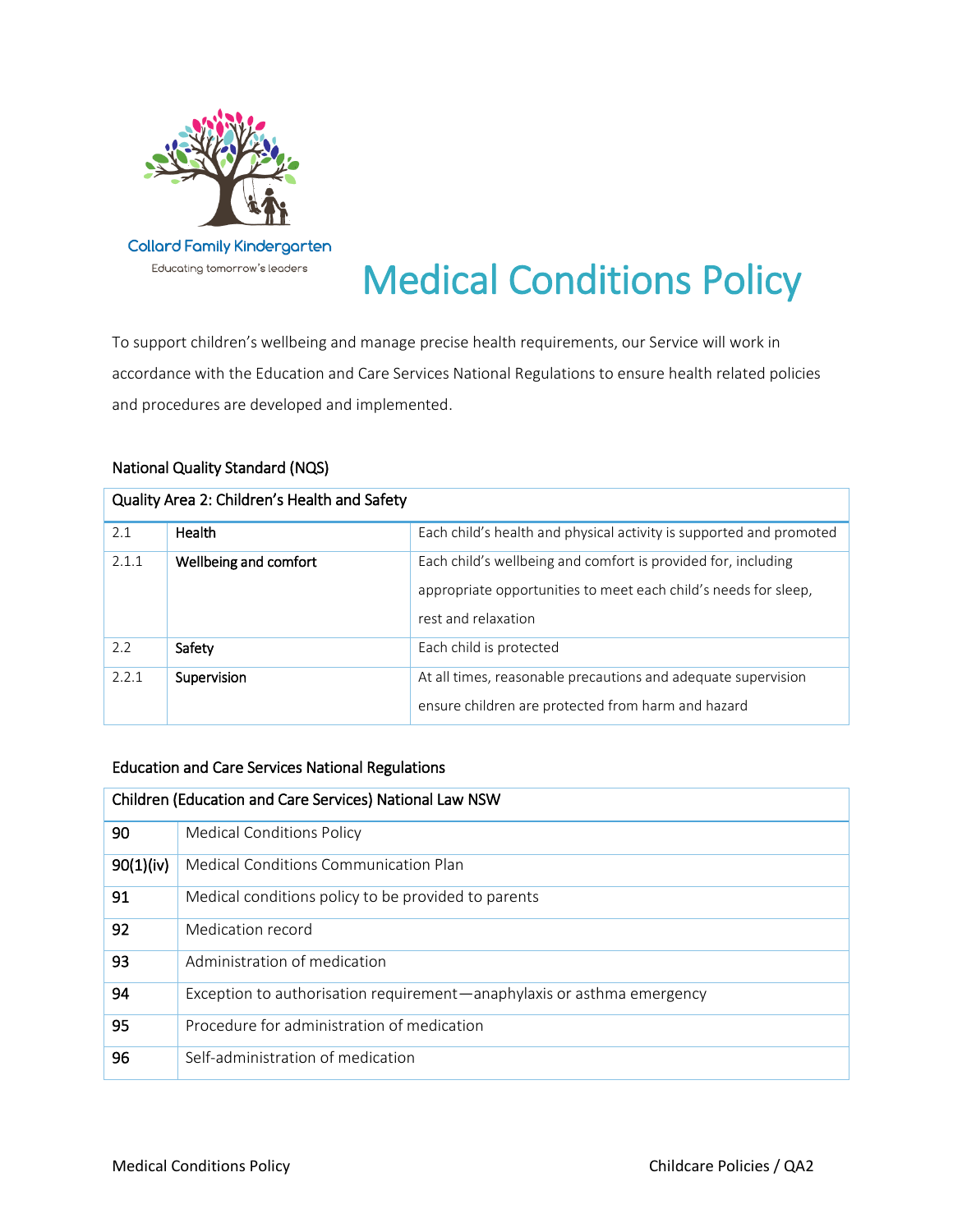### RELATED POLICIES

Incident, Illness, Accident and Trauma Policy Privacy & Confidentiality Policy Family Communication Policy Administration of Medication Policy Asthma Management Policy Anaphylaxis Management Policy Supervision Policy Administration of First Aid Policy Work Health and Safety Policy Health and Safety Policy Diabetes Management Policy Epilepsy Policy

#### **PURPOSE**

We aim to efficiently respond to and manage medical conditions at the Service ensuring the safety and wellbeing of children, staff, families and visitors.

### **SCOPE**

This policy applies to children, families, staff, management and visitors of the Service.

#### IMPLEMENTATION

Our Service is committed to adhering to privacy and confidential procedures when dealing with individual health requirements. There are a number of concerns that must be considered when a child with a diagnosed health care need, allergy or medical condition is enrolled at the service. Key requirements must be in place prior to the child commencing at the Service to ensure their individual health and safety.

### The Approved Provider/Management will ensure:

- Educators and Staff have a clear understanding about children's individual medical conditions.
- Communication between families and Educators is on going and effective.
- Educators receive appropriate training in managing specific medical conditions.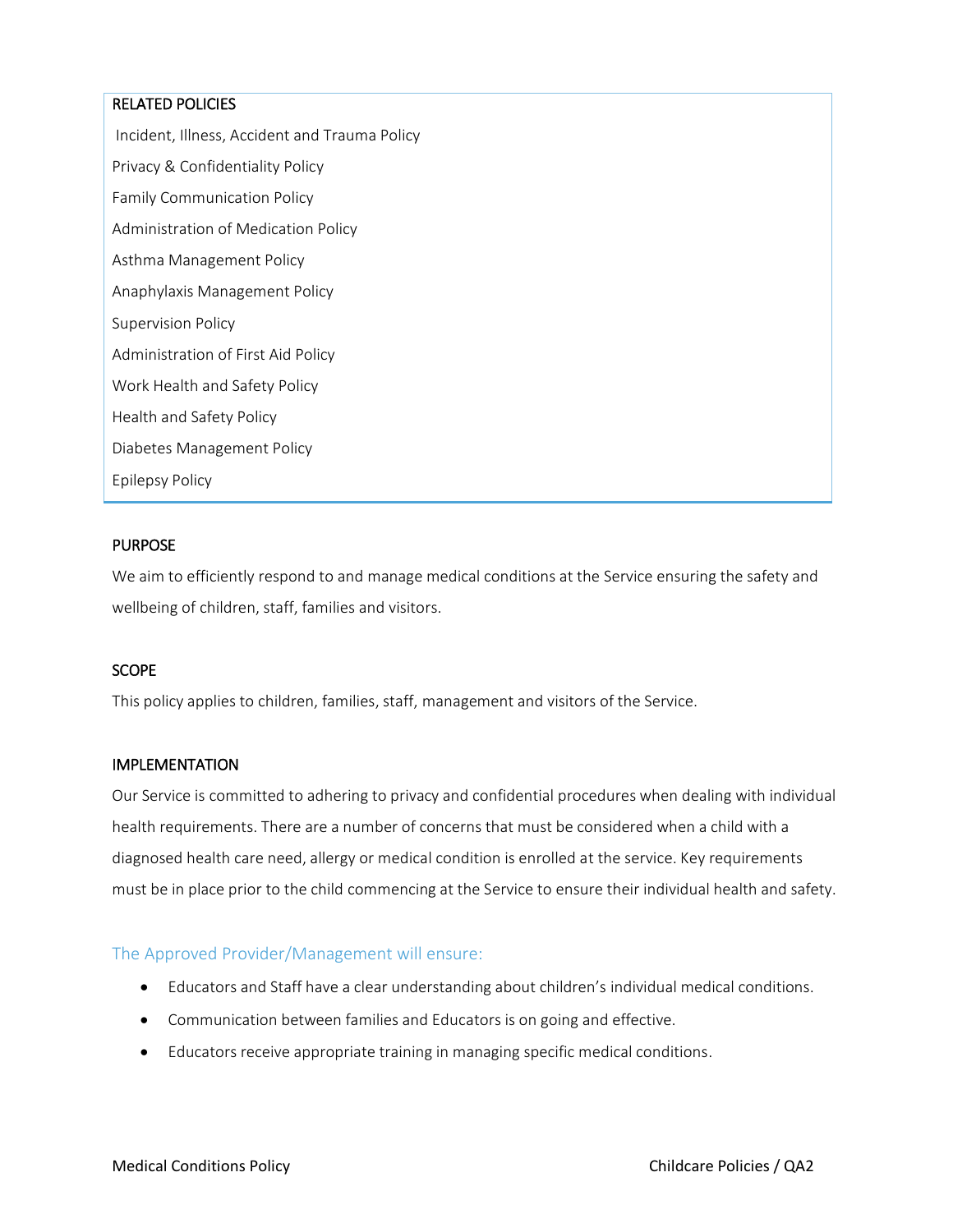- There is an Educator in attendance at all times with a current accredited first aid and CPR training for specific medical conditions.
- Educators have a clear understanding about their role and responsibilities when caring for children with a medical condition.
- Families provide required information on their child's medical condition, including
	- Medication
	- Allergies
	- Medical Practioner contact details
	- Medical Management Plan
- A Medical Management Plan/Risk Minimisation Plan has been developed in consultation with families and the child's medical practitioner.
- Educators have emergency contact information for the child.
- Casual Staff are informed of children and staff who have specific medical conditions or food allergies, the type of condition or allergies they have, and the Service's procedures for dealing with emergencies involving allergies and anaphylaxis.
- To gain permission to display children's individual medical management plans
- A copy of the child's medical management plan is visibly displayed and known to staff in the Service.
- A child is not enrolled at the Service without a Medical Management Plan and prescribed medication by their medical practioner. In particular, medication that is life threating such as asthma inhalers, adrenaline auto injection devices and Insulin.
- **In the event that a child suffers from reaction, incident, situation or event related to a medical condition the Service and staff will:**
	- o Follow the child's Emergency Medical/Action Plan.
	- o Call an ambulance immediately by dialing 000
	- o Commence first aid measures/monitoring
	- o Contact the parent/guardian when practicable (within 24 hours)
	- o Contact the emergency contact if the parents or guardian can't be contacted when practicable (within 24 hours)
	- o Notify the regulatory authority (within 24 hours)

### Families will ensure

 They provide management with information about their child's health needs, allergies, medical conditions and medication on the enrolment form and through verbal communication/meetings.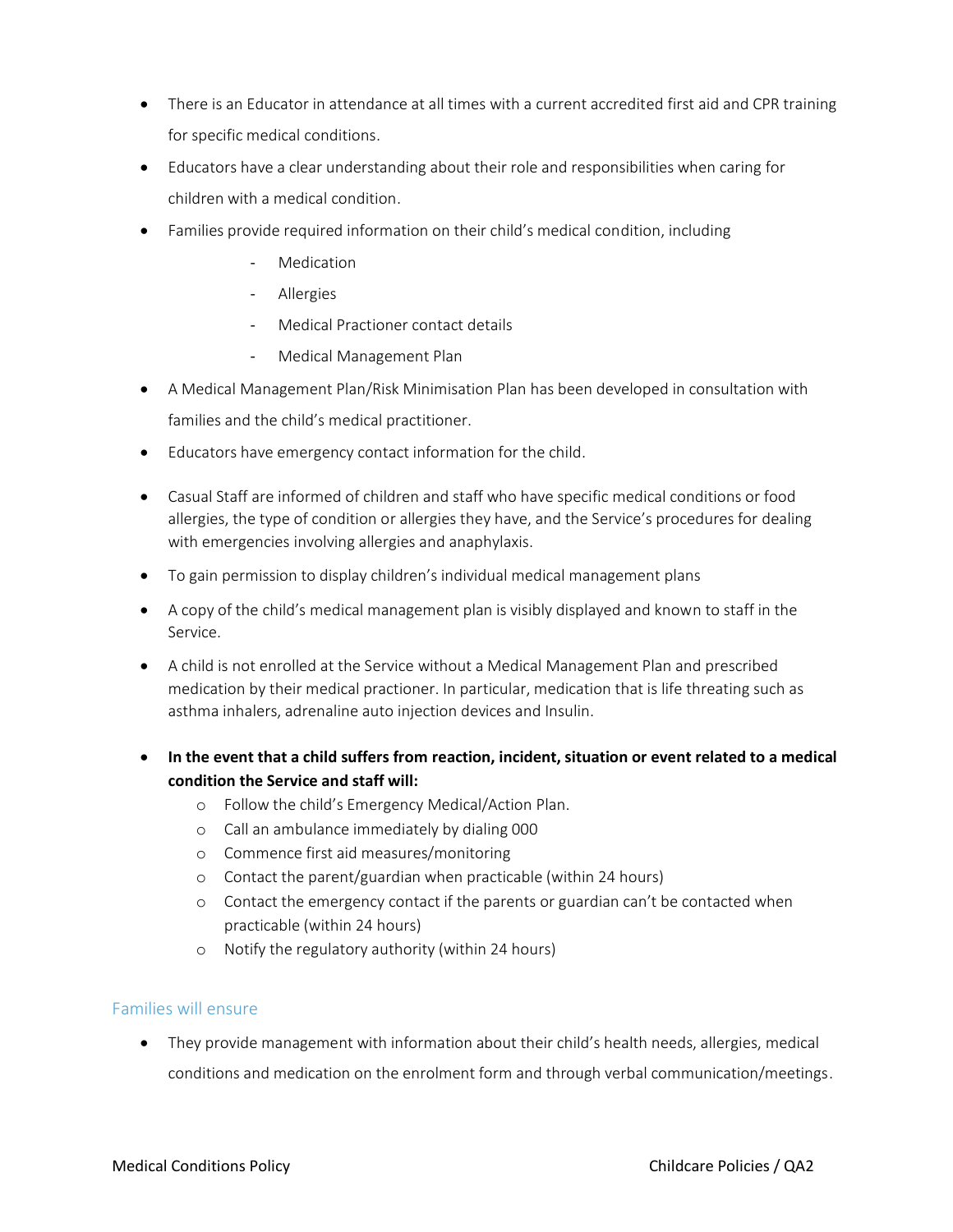- The Service enrolment form is completed in its entirety providing specific details about the child's medical condition.
- They notify the Service if any changes are to occur to the Medical Management Plan.
- They provide the required medication and complete the long-term medication record.
- They provide an updated copy of the child's Medical Management Plan every 6 months.

### Medical Management Plan

- Any Medical Management Plan provided by a child's parents and/or registered medical practitioner. This Plan should:
	- o have supporting documentation if appropriate
	- o include a photo of the child
	- o if relevant, state what triggers the allergy or medical condition
	- o include first aid needed
	- o Include contact details of the doctor who signed the plan
	- o state when the plan should be reviewed
- A copy of the Medical Management Plan will be displayed for Educators and Staff to see to ensure the safety and wellbeing of the child.
- The Service must ensure the medical management plan remains current and up to date all times.

### Risk Minimisation Plan

All children with a diagnosed medical condition must have a risk minimisation plan in place.

A meeting will be arranged with the parents/guardian as soon as the Service has been advised of the medical condition. During this meeting a risk minimisation plan will be developed in consultation with the parent/guardian to ensure:

- 1. That the risks relating to the child's specific health care need, allergy or relevant medical condition are assessed and minimised
- 2. That practices and procedures in relation to the safe handling, preparation and consumption and service of food are developed and implemented
- 3. That the parents/families are notified of any known allergens that pose a risk to a child and strategies for minimising the risk are developed and implemented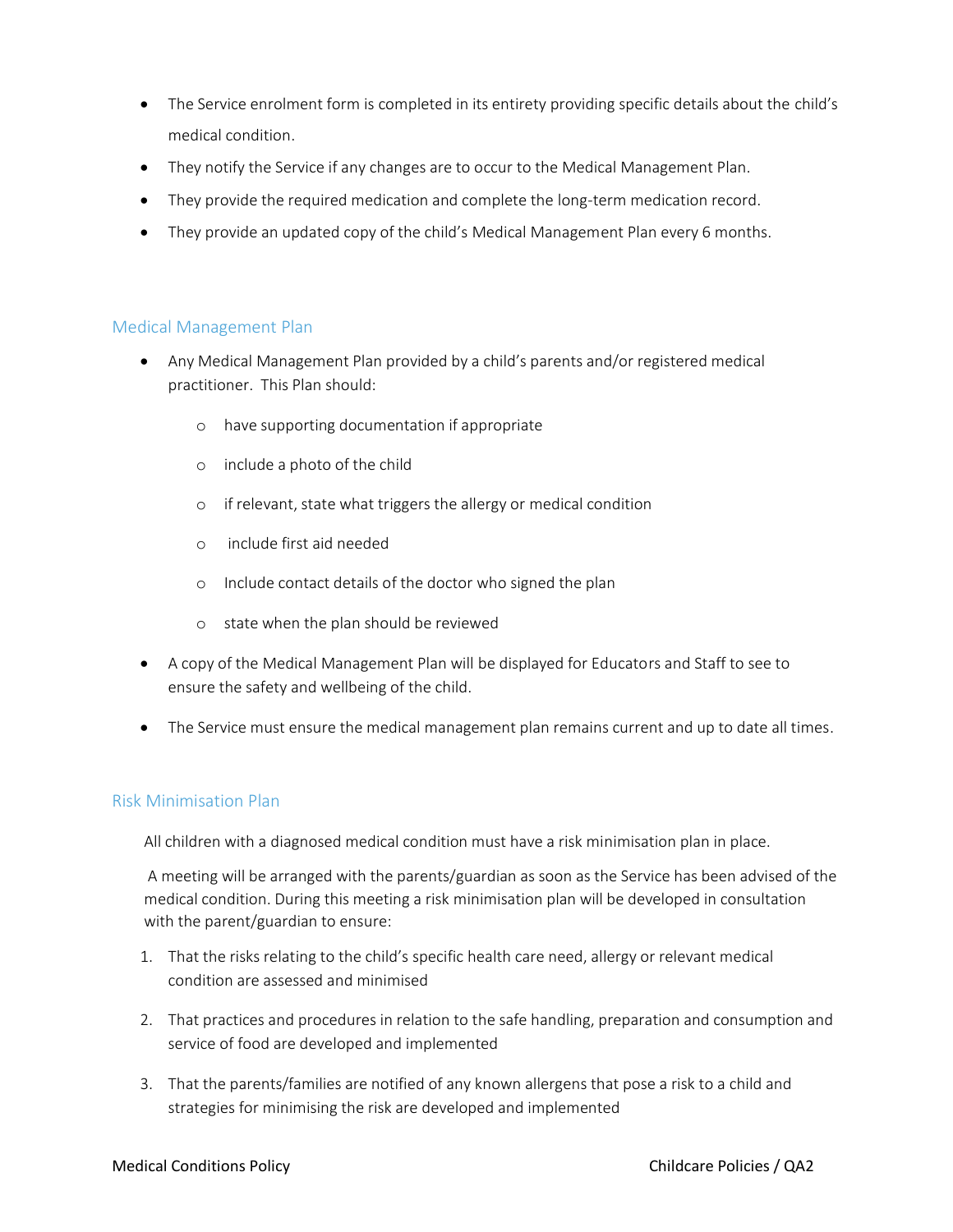- 4. Staff members and volunteers can identify the child, the child's medical management plan and the location of the child's medication are developed and implemented
- 5. That the child does not attend the Service without medication prescribed by the child's medical practitioner in relation to the child's specific health need, allergy or relevant medical condition
- 6. Plan(s) in conjunction with parents/guardians will be reviewed at least annually and/or will be revised with each change in the Medical Management Plan
- 7. All relevant information pertaining to the child's health and medical condition is communicated to parents at the end of each day
- 8. Any special activities taking place such as celebrations, sporting events and excursions have a plan to maintain safe inclusion of children.
- 9. Appropriate hygiene practices are followed when managing medical conditions in line with the Control of Infectious Diseases Policy
- 10. Risk minimisation plans will be reviewed in collaboration with families every 6 months

# Communication Plan

A communication plan will be created after the meeting with the parents/guardian to ensure:

- 1. All relevant staff members and volunteers are informed about the medical conditions policy and the Individual Health Management Plan and Risk Minimisation Plan for the child; and
- 2. An individual child communication book is created so that a parent can communicate any changes to the Individual Health Management Plan and Risk Management Plan for the child.

At all times, families who have a child attending the Service who have a diagnosed medical condition will be provided with a copy of this policy which includes a communication plan and any other relevant policies.

### Source

- Education and Care Services National Regulation
- National Quality Standard
- Occupational Health and Safety Act
- Revised National Quality Standard

#### Review